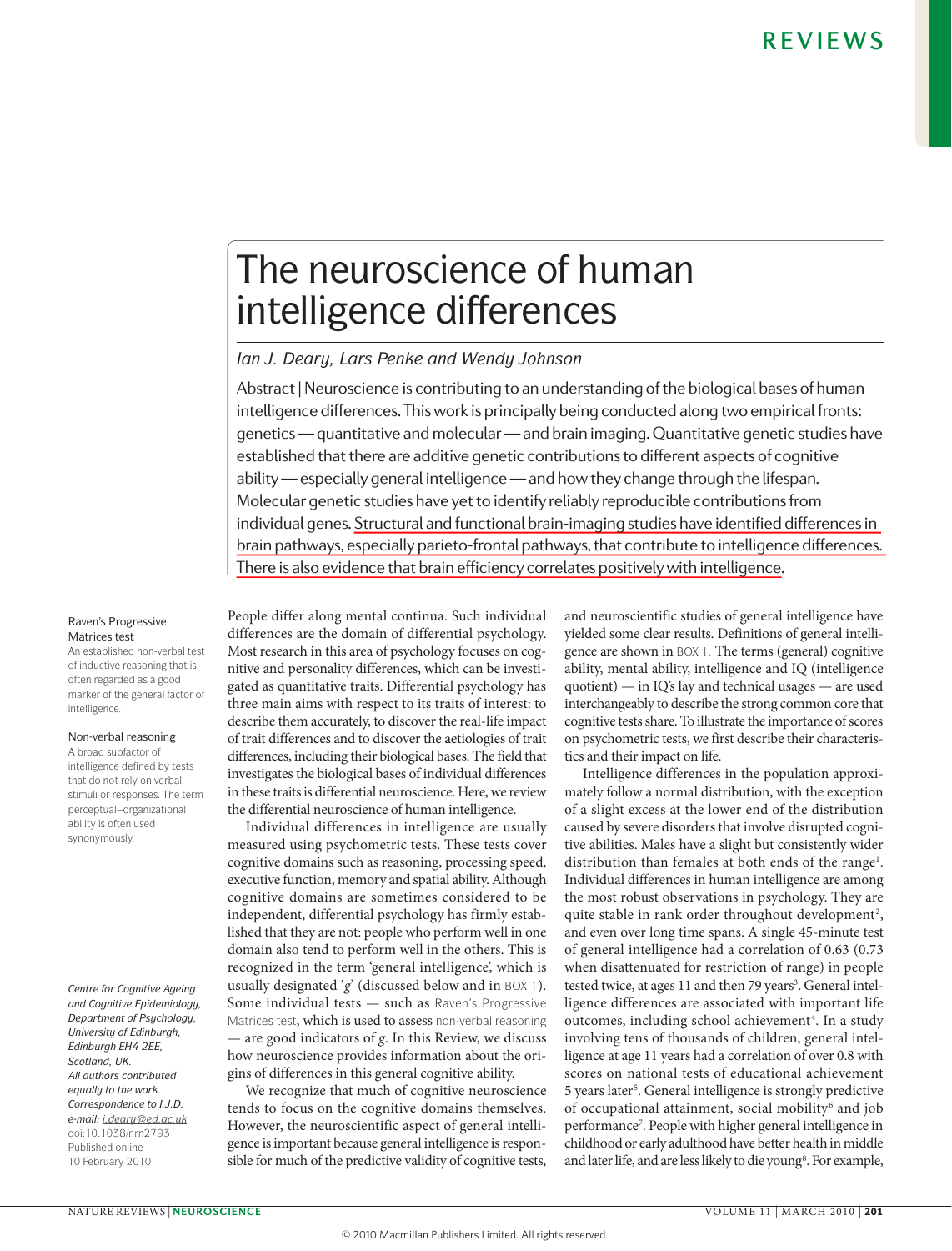# Box 1 | Definitions of intelligence

An early and seemingly circular definition of intelligence came from the American psychologist E. G. Boring in 1923, when he stated, "Intelligence is what the tests test"105. Although this definition is often criticized by detractors of IQ (intelligence quotient)‑type tests, it was taken out of context. The apparently dismissive comment came after a summary of strong empirical findings — for example, that the tests showed marked individual differences, that the differences were stable over time, that children developed greater intelligence over time but tended to maintain the same rank order. The sentence immediately following the famous quote was that the famously glib definition "is only the point of departure for a rigorous discussion of the tests." Boring was simply stating that the psychometric data had to be good and then linked to other evidence about the origins and outcomes of intelligence.

A broader definition was agreed by 52 prominent researchers on intelligence: "Intelligence is a very general capability that, among other things, involves the ability to reason, plan, solve problems, think abstractly, comprehend complex ideas, learn quickly and learn from experience. It is not merely book learning, a narrow academic skill, or test-taking smarts. Rather, it reflects a broader and deeper capability for comprehending our surroundings—'catching on', 'making sense' of things, or 'figuring out' what to do. Intelligence, so defined, can be measured, and intelligence tests measure it well"<sup>106</sup>.

Intelligence tests generally consist of either complex tasks that involve different aspects of reasoning, such as the Ravens Progressive Matrices, or batteries of tasks that require different kinds of cognitive performance, such as providing definitions of words or visualizing three-dimensional objects from two-dimensional diagrams. Two properties of these kinds of tests are important. First, all intelligence tests — whether of single, unitary tasks or complex, multi-faceted tasks - are correlated and tend to generate a strong general factor when applied to a large sample of people. Second, whatever our definition, intelligence should be assessed by its construct validity, meaning the accumulated evidence that the tests measure something of relevance: evidence on practical outcomes of intelligence differences, consistency of psychometric structure, and relationships with biological structures and processes. By that criterion, intelligence is a core and valid facet of individual differences among humans. As this article shows, irrespective of definition and test used, data from brain-imaging and genetic studies show strong correlates with results from intelligence tests. This provides validity for psychometric intelligence measures, contrary to criticisms that such test scores (often expressed as IQ) are meaningless numbers.

> among one million men followed for approximately 20 years after taking intelligence tests at about the age of 20, an advantage in general intelligence of one standard deviation was associated with a 32% reduction in mortality9 . Intelligence is also important in everyday decision-making<sup>7</sup>.

## The psychometric properties of intelligence

Well-established results from differential psychology studies have shown that it is inappropriate to assume that performing any cognitive task involves only one relevant mental module (or faculty). Consider the individual differences that are seen in a test of arithmetic involving fractions. Do some people perform better than others because they differ on general intelligence, which we know contributes to all cognitive tasks, irrespective of their content? or is there some cognitive faculty that contributes to tasks involving mathematical tasks in general, but not to other activities such as verbal and spatial tasks? or do people differ on the specific ability involved in doing fractional arithmetic in ways that have nothing to do with ability on any other cognitive task, even other mathematical tasks? Or is it simply that people differ in their exposure to and practice with fractional arithmetic tasks?

Each of these possibilities is correct to some degree, for the following reasons. First, scores on cognitive ability tasks of all kinds are positively correlated. This is known as the positive manifold. In typical test batteries consisting of 10–15 different cognitive tasks involving a wide range of materials and content, a *g* factor almost always accounts for 40% or more of the total variance. Second, each individual cognitive test also shows a substantial amount of more specific variance, generally ranging from 20 to 50% of the total variance. Some of this is attributable to error variance or variance resulting from factors such as fatigue and low mood and motivation. However, some represents systematic variance specific to each test, and therefore reflects the particular abilities involved in the test. Third, tests that are more similar in content are more closely correlated with each other than with tests that have different content. That is, people tend to have areas of relative strength and weakness in certain broad domains of cognitive ability. For example, some are very good at solving various problems involving spatial manipulation but not quite as good at verbal problems, whereas others show the opposite pattern. These individual differences in broad cognitive domains — though given much attention in cognitive neuroscience — contribute a small amount of variance compared with *g* and the specific tests. Fourth, some of the variance also reflects individual differences in exposure to testing in general and exposure to the specific tests involved in particular.

An example of how the hierarchical structure of intelligence variance emerges from test scores is shown in FIG. 1. This general, hierarchical pattern of the components of cognitive ability variance has been known for about a century<sup>10</sup>, and has been replicated in hundreds of datasets<sup>11</sup>. Spearman proposed that the general intelligence (mental ability) factor reflects a general cognitive ability that is applicable to any kind of cognitive problem<sup>10</sup>. He termed it *g*, intending to avoid value judgements and arguments by using a character that was free from prior connotations and misunderstandings. Despite this, *g* has been the subject of controversy ever since (BOX 2). It is important to emphasise *g*: it accounts for a substantial large amount of variance, it is the source of most of the predictive power of cognitive tests and, as discussed below, it is the locus of most of the genetic variance.

# From differential psychology to neuroscience

The neuroscience of intelligence is constrained by and must explain — the following established facts about cognitive test performance: about half of the variance across varied cognitive tests is contained in general cognitive ability; much less variance is contained within broad domains of capability; there is some variance in specific abilities; and there are distinct ageing patterns for so-called fluid and crystallized aspects of cognitive ability.

The existence of *g* creates a complicated situation for neuroscience. The fact that *g* contributes substantial variance to all specific cognitive ability tests is generally thought to indicate that *g* contributes directly in some way to performance on those tests. That is, when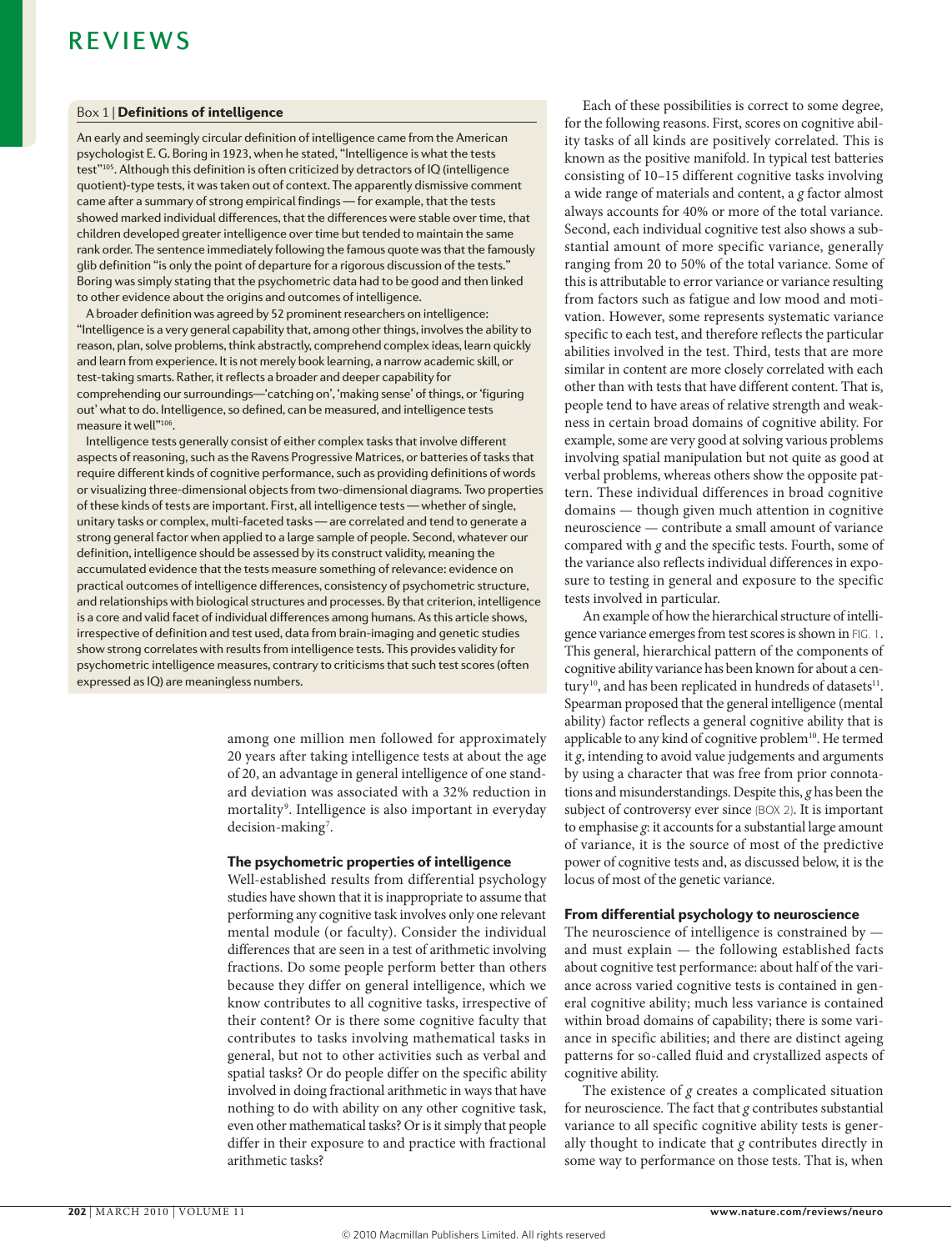

from analyses conducted by Salthouse<sup>120</sup>. They were based on 33 of his own studies, Figure 1 | **The hierarchy of intelligence differences. a** | This figure is constructed with almost 7,000 subjects 18–95 years of age. The small squares represent 16 different cognitive ability tests. The 16 tests coalesce into five factors representing broad domains of mental ability. Each test has a high loading on one group factor; the numbers may be thought of as the correlation between the individual test and the higher-order latent trait or ability domain. All five domains have high associations with the general intelligence factor (*g*). Correlations among the broad domains are high (not shown), refuting the idea that there might be independent 'primary mental abilities' at this broad domain level. Given that the factors representing broad domains are strongly associated with *g*, it follows that much of the variance apparently arriving at the 16 individual tests from the broad domains actually comes from *g*. Take the example of test number 1. Its correlation with the 'Reasoning' domain is 0.89. But this domain has a loading of 0.97 on *g*, which is shared with all four other cognitive domains. By simply squaring the correlations (or loadings), which is not always appropriate, one finds that about 74% of the variance in Test Number 1 is due to *g* and only about 5% is due to the domain of 'Reasoning'. **b** | The main effect of age is on *g*, with additional, cognitive domain-specific influences on memory and processing speed<sup>120</sup>. Age effects below 0.1 are not shown, nor are effects of gender, education and health. There is a direct positive effect of age on vocabulary. This is tempered by the negative effect of age on *g*, with which vocabulary is highly associated, and results in an overall modest positive effect of age on vocabulary. Such a hierarchy of intelligence differences is found in almost all of the hundreds of large datasets that have applied multiple cognitive tests to large samples $11$ . The hierarchy is important in genetic studies, because the major additive genetic influence is on *g*, and the major source of genetic variance on the individual tests is typically through *g*20. This finding holds into old age: even at age 80, the additive genetic contribution to *g* is still high, and broad cognitive domains still have high correlations with *g*121. The domain with the strongest non-*g* genetic influence is memory, although even here the largest source of genetic variance comes from the genetic influence on *g*. Figures are based on data from REF. 120.

> domains of thinking skill (such as executive function and memory) or specific tasks (such as mental arithmetic and non-verbal reasoning on the Raven's Progressive Matrices test) are studied, neuroscientists are observing brain activity related to *g* as well as the specific task activities. This undermines the ability to determine localized brain activities that are specific to the task at hand. That is, cognitive task and cognitive ability are not isomorphic: cognitive tasks draw on multiple abilities, some of which are unique to the specific task and others which can also be applied to other tasks. Moreover, studies that investigate biological associations with intelligence are rarely conducted using a statistically derived *g* factor or psychometrically

validated factors representing the major cognitive domains that are more specific than *g*. Instead, the studies generally rely on total IQ scores from a battery of tests, or single tests thought to load highly on the general cognitive ability factor. Fortunately, this has a surprisingly small effect: results are similar whichever measure is used. This accentuates the complications of studying the neural correlates of intelligence.

In differential psychology there has been a tradition of seeking fundamental parameters of cognitive processing or single biological variables that might account for intelligence differences. The results have been sparse<sup>12</sup>, but two biological findings have persisted and accumulated: general intelligence differences are substantially heritable<sup>13</sup>; and general intelligence and brain size show modest, positive correlations<sup>14</sup>. Of course, finding correlations does not explain how one variable affects another, and explaining such correlations is considerably more difficult than identifying them. Nevertheless, these two persistent findings were the basis for the two principal approaches to the present-day neuroscience of general intelligence: genetics and brain imaging.

## Basic genetic influences on intelligence

Investigation of the presence of genetic influences on general intelligence dates back to the nineteenth century, when Francis Galton published two papers concluding that mental abilities were transmitted by heredity from one generation to another<sup>15</sup>. Despite an intermittently hostile political reception, many studies since then — based principally on twin and adoption samples — have replicated this observation, and none has contradicted it<sup>16</sup>. Estimates of how much of the total variance in general intelligence can be attributed to genetic influences range from 30 to 80%. General intelligence factors, in the form of latent traits from which measurement error has been removed, fall at the high end of this range. Broad domains of cognitive ability — such as verbal and perceptual– organizational abilities — generally show similar amounts of genetic influence<sup>17-20</sup>, although the genetic influence on memory tends to be somewhat smaller<sup>17-21</sup>. However, much of the heritability of these domains is due to genetic effects on general intelligence, with which they are highly correlated. Consistent with the presence of measurement error in variance that is unique to specific tests, genetic influences on specific abilities are generally substantially lower.

The heritability of general intelligence increases with age<sup>22-24</sup>, from about 30% in early childhood<sup>25</sup> to as much as 70–80% in adulthood<sup>17,26,27</sup>. Because this is now well established, recent studies have shifted to investigating how genetic influences on various mental abilities are related and how they change with development. For example, in a Dutch twin study, the same individuals were given mental test batteries repeatedly to assess general intelligence from 5-12 years of age<sup>28</sup>. The heritability of general intelligence was 26% at age 5, 39% at age 7, 54% at age 10, and 64% at age 12. Rank order of general intelligence showed high stability over time, which is largely due to the genetic influences on *g* (BOX 3).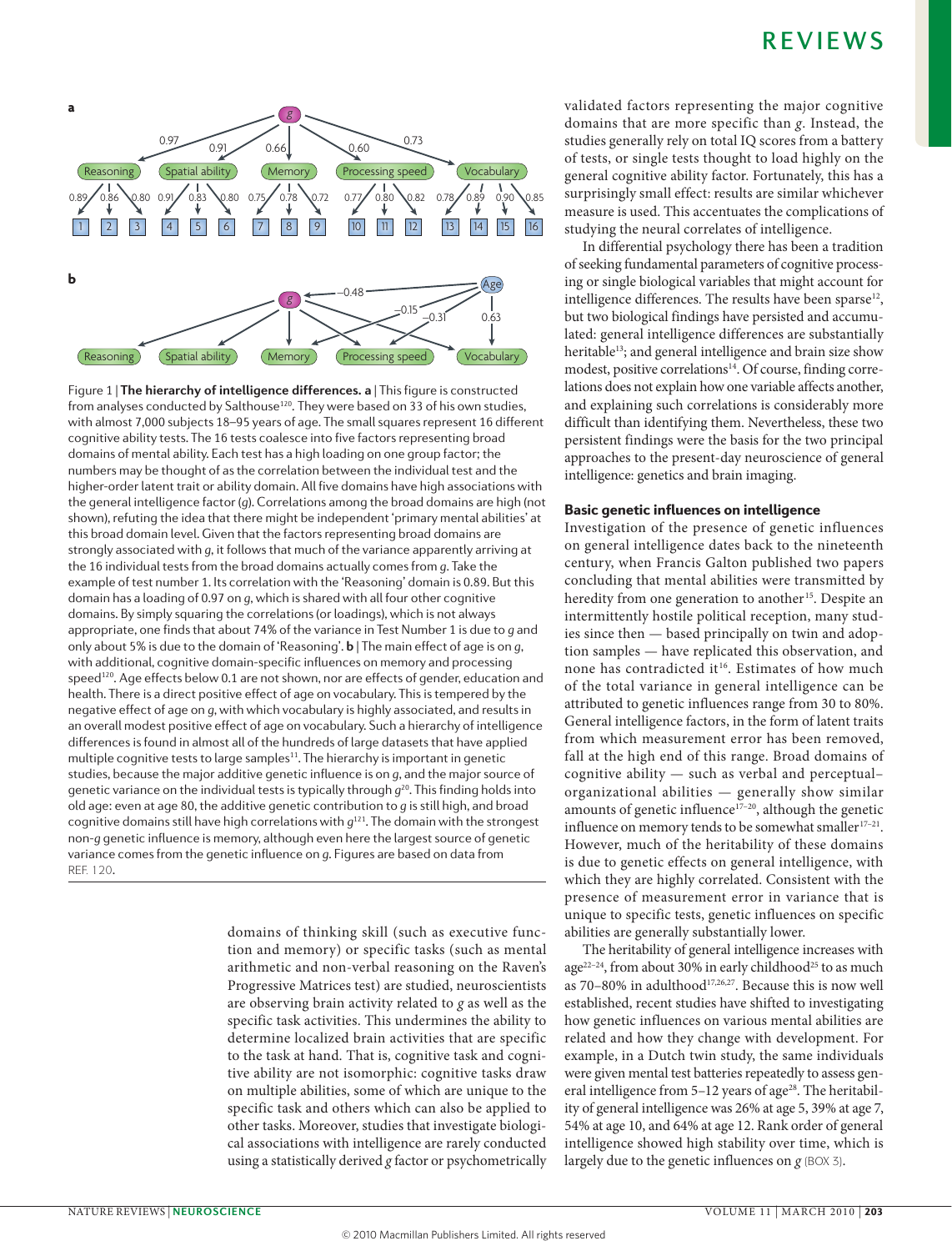### Box 2 | Controversies in intelligence and criticisms of *g*

#### **controversies involving intelligence**

Two types of controversy surround the measurement of intelligence: in some cases, empirical intelligence-related data exist but have been missed, unappreciated, ignored or even rejected; in other cases, no definitive intelligence-related data are yet available. Examples of the first type include arguments about whether there are 'multiple intelligences'; whether genetic factors contribute to intelligence differences; and whether brain size is related to intelligence. The data on these issues are substantial and there are few to no contradictory data. Examples of the second type of controversy include debates about whether and to what extent intelligence tests may be biased for or against specific groups; the existence and causes of sex and ethnic differences in intelligence; the causes of the well-known correlations among intelligence, education and social class; and the cause of the population-level increases in IQ (intelligence quotient) test scores throughout the twentieth century in Western societies (known as the Flynn effect). The tools that are currently available to address these issues, such as tests of measurement invariance, are inadequate to resolve them. This is because, at present, we can only measure intelligent performance, which develops over time. Its development in an individual is therefore embedded in the individual's environment of origin.

#### **criticisms of g**

*g* has been criticized on two major grounds. First, several theorists have proposed that domains of cognitive ability might be independent of one another. The best known of these are Thurstone's 'Primary Mental Abilities' (PMA) and Gardner's 'Multiple Intelligences' (MI). However, these theories have not held up well. Even Thurstone's own PMA data contained a strong *g* factor<sup>107</sup>. Gardner has intentionally avoided empirical tests of his theory, but those that have been made show most of his MI to be correlated with one another<sup>108</sup>; and some of the MI, such as kinaesthetic ability, are not what psychologists would think of as 'cognitive' abilities at all. Second, Cattell and Horn suggested that, however robust it may be statistically, *g* might have no real importance in the brain because different batteries of ability test could give different values of *g*, resulting in different rank orders among individuals<sup>109</sup>. This is incorrect. As long as test batteries are reasonably diverse, g factors from different test batteries are almost perfectly correlated<sup>110</sup>. That is, as long as one administers enough tests, the general intelligence factor from one group of tests will agree closely in ranking with the general intelligence factor from any other group of tests.

For more than a century, many people have dismissed the concept of *g*, but the near‑universal positive covariation among cognitive tests is a fact. The theories that do not accommodate this finding — such as those of Thurstone, Guilford, Sternberg and Gardner — fail the most basic empirical tests. Prominent accounts arguing that *g* is a necessary artefact of the statistical analyses — such as principal components analysis — are incorrect<sup>111</sup>. But there are more subtle and effective ways in which  $q$ has been questioned than the mere denial of the positive manifold, two of which deserve attention.

First is the continuous and often heated debate between Spearman and Godfrey Thomson. Thomson suggested that the positive associations among cognitive tests might be explained not by individual differences in a single property whatever *g* represented, such as the 'mental energy' proposed by Spearman himself — but by individual differences in the number or efficiency of 'bonds' in people's brains. Thomson's idea, borrowed from his friend R. L. Thorndike, was that brains were composed of a very large number of biological units (bonds) and that, when a person attempted to solve mental test items, each item sampled a number of these bonds. The degree to which tests overlapped in the bonds they sampled accounted for their correlation. Thomson could not specify what the brain's units were — although guesses such as "neural arcs" suggest effective connections — but the theory implied that intelligence differences could lie in the number and/or efficiency of the bonds. Recent re‑evaluation of Thomson's ideas has found that his and Spearman's models of intelligence can both account for the psychometric patterning of tests' intercorrelations, and that current neuroimaging, genetic and psychophysiological evidence cannot distinguish between them<sup>112</sup>. A computationally and conceptually modern version of this argument based on the supposition of mutual interactions between cognitive processes has also been proposed recently<sup>113</sup>.

Second, one must recognize the success of at least one aspect of the Cattell–Horn theory of fluid and crystallized intelligence<sup>109</sup>. Fluid intelligence ( $g_{\r{\scriptscriptstyle\beta}}$  is intelligence-as-process, and is typically assessed using tests that require on-the-spot processing. Crystallized intelligence (g<sub>c</sub>) is intelligence-as-product, and is typically measured using tests that assess stored knowledge, such as vocabulary and general facts. Although the two are highly correlated, there is a marked difference in the extent to which they change with age: fluid intelligence changes like other physical abilities, whereas crystallized ability shows little age-related decline. A neuroscientific account of intelligence differences must explain these differential trajectories.

#### Endophenotype

A quantifiable phenotype with an assumed intermediate role in the pathway from genes to complex phenotypes. It is thought that the action of the endophenotype is easier to understand biologically and genetically than the action of the complex phenotype of primary interest.

*Shared genetic influences between brain structure– function and intelligence?* In adults, there are strong genetic influences on many brain structures and regions — including on the density and the volume of grey and white matter in corpus callosum, superior frontal and temporal cortex, medial frontal cortex, amygdala, hippocampus, Broca's area, anterior cingulate cortex, Heschl's gyrus and postcentral gyrus — and on overall brain volume; this explains 70–90% of the variance in these measures $29-33$ . This is also true of aspects of brain functioning, such as the dynamic complexity of brain oscillations thought to be involved in executive function<sup>34</sup>, and information processing capacity and efficiency as measured in tests of executive function<sup>35</sup> and inspection time26. variations in these structures and functions may be endophenotypes for intelligence — that is, they might be intermediate physiological markers that contribute directly to intelligence. Therefore, genes involved in intelligence might be more closely linked to these variations in brain structure and function than to intelligence itself. In fact, in all studies to date, the genetic influences on these structures and functions were highly correlated with those on general intelligence29,31,32,36. This important result — that at least some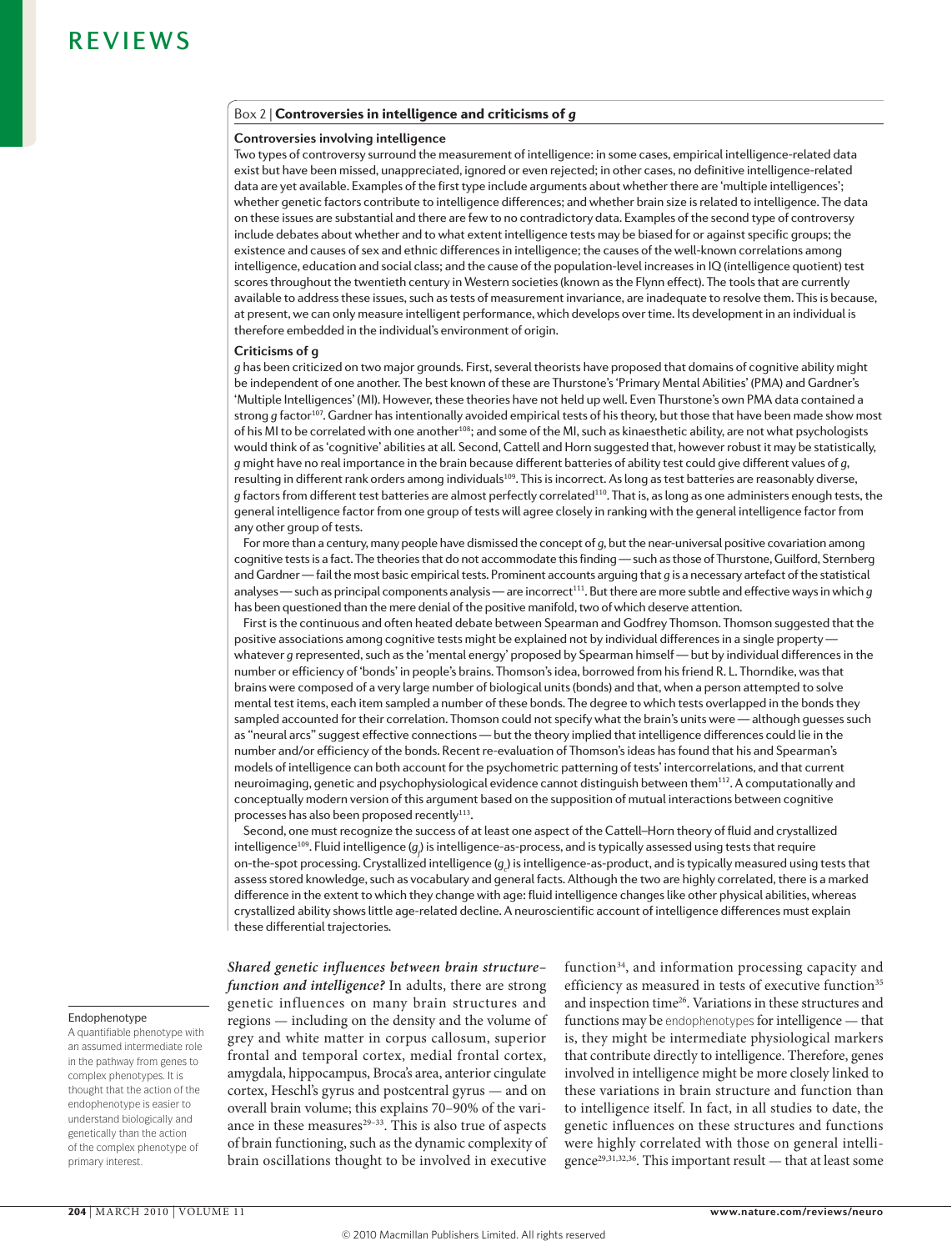# Box 3 | Measuring genetic influences on intelligence

Many studies investigating genetic and environmental contributions to intelligence have been performed using monozygotic and dizygotic twins, but studies have also made use of samples of adoptive and biological siblings, as well as parents and their adoptive or biological offspring, with consistent results across different types of relationship groups<sup>114</sup>. There have also been systematic reviews of the genetic contribution to general intelligence<sup>115</sup>. The basic logic of such studies is straightforward: genetic influences can be inferred when closer biological relatives (identical twins, for example) are more similar for the trait of interest than less closely related pairs (ordinary siblings, for example). Shared environmental influences, by contrast, are indicated by greater similarity between pairs of family members than would be predicted on the basis of their biological relationship.

Kinship studies to determine the proportion of variance that can be attributed to genetic compared with environmental influences rely on the validity of some crucial assumptions. From a quantitative genetic perspective, arguably the most fundamental of these is the assumption that genetic and environmental influences are independent, but this assumption is often false. An example that is relevant to the development of intelligence is the association of socioeconomic status (SES) with intelligence. There is some evidence that, in childhood, genetic influences on IQ (intelligence quotient) but not on SES are stronger in higher SES environments<sup>116</sup> (but see also REF. 117), possibly indicating that some genes involved in IQ tend to be expressed only in higher SES environments (gene–environment interaction). But IQ and SES are generally correlated<sup>118</sup>, suggesting that one's intelligence can influence one's SES or vice versa. Moreover, parents pass both their genes for intelligence and the associated SES environment on to their offspring (gene–environment correlation). Understanding how genes are involved in this correlation would help in interpreting the biological meaning of intelligence's high heritability. Of note, the issue of gene–environment correlation has not been addressed in the interaction studies conducted to date. Statistical designs exist to capture gene–environment interactions and correlations simultaneously in behaviour-genetic analyses<sup>119</sup>, but the techniques currently available are not applicable to situations such as childhood SES, which is identical for twin offspring.

> neural correlates of intelligence owe their associations to shared genetic influences — is drawn from multivariate genetic studies (BOX 4).

Brain development in childhood clearly involves morphological change, which is under some form of genetic control<sup>37,38</sup>. A longitudinal brain imaging study of children and adolescents examined twins and singletons ranging from 5 to 18 years of age<sup>39</sup>. They were recruited in 2001, and have been assessed at approximately 2-year intervals. In this sample, developmental trajectories of cortical thickness more accurately predicted IQ at age 20 than did differences in cortical thickness at age 20 (REF. 39). There were strong genetic influences (77–88% of the variance) on the thickness of the mid-sagittal area of the corpus callosum, the volume of the caudate nucleus, and grey and white matter volumes of the total cerebrum, parietal lobes and temporal lobes. Genetic influences on the volumes of the cerebellum and lateral ventricles were smaller (both 49%). Again, these data point to a distributed pattern of brain correlates of general intelligence, which is addressed below. complicating the situation for brain-imaging studies, genetic influences on general intelligence that were shared across brain regions were stronger than those specific to any one region<sup>39</sup>. Genetic influences on brain regions tended to be strongest when brain regions were under greatest development: for example, the primary sensory motor cortex, which develops early in childhood, showed stronger genetic influences during early childhood, and the dorsal prefrontal cortex and temporal lobes, which develop rapidly in adolescence, showed stronger genetic influences during adolescence<sup>40</sup>. Total variance in overall brain morphology generally increased with age; however, for white matter, genetic variance increased over time, whereas environmental variance increased for grey matter.

*Molecular genetic studies.* Despite the high heritability of intelligence, it is difficult to name even one genetic locus that is reliably associated with normal-range intelligence in young, healthy adults, although some 300 genes are known to be associated with mental retardation<sup>41</sup>. After a thorough survey of more than 200 published studies on the 50 or so genes that have been implicated in differences in cognitive abilities, the author concluded that, after 14 years of cognitive genetic research, there are no genes that we can conclusively say are responsible for the variation in cognition or its decline with age in healthy, normal individuals<sup>42</sup>.

Most of the genes that have been investigated in studies to date are associated with neurotransmitters (two-thirds of the studies), disease, development or metabolism. Many studies have reported associations between particular polymorphisms and cognitive performance, but the associations were often small and most could not be replicated in other samples<sup>13,42</sup>. There are, however, reliable associations, largely limited to older people, between apolipoprotein E ([APOE](http://www.ncbi.nlm.nih.gov/gene/348?ordinalpos=1&itool=EntrezSystem2.PEntrez.Gene.Gene_ResultsPanel.Gene_RVDocSum)) polymorphisms and general cognitive ability, episodic memory, processing speed and executive function, with the first two of these showing an increasing effect with age<sup>43</sup>. The increased effect with age is possibly due to the fact that APOE has a role in neuronal repair<sup>44</sup>.

There may be faint signals in the noise among molecular genetic studies of intelligence that have been conducted so far. For example, a meta-analysis of 16 studies (total *n* >9,000) found that a common polymorphism in the gene that codes for catechol-*O*-methyltransferase (*[COMT](http://www.ncbi.nlm.nih.gov/gene/1312?ordinalpos=1&itool=EntrezSystem2.PEntrez.Gene.Gene_ResultsPanel.Gene_RVDocSum)*) was significantly and robustly associated with IQ scores (taken to represent general intelligence) $45$ . However, the polymorphism accounted for only 0.1% of variance. Further evidence for a contribution of the *COMT* polymorphism to intelligence has been provided by brainimaging studies in humans, pharmacological studies in animals, and transgenic and gene-knockout studies in animals<sup>46</sup>. The valine-to-methionine amino-acid substitution involved in this polymorphism reduces the activity of this dopamine-degrading enzyme, and the polymorphism is thought to affect dopamine function in the prefrontal cortex.

The val66Met polymorphism in the gene encoding brain-derived neurotrophic factor (*[BDNF](http://www.ncbi.nlm.nih.gov/gene/627?ordinalpos=1&itool=EntrezSystem2.PEntrez.Gene.Gene_ResultsPanel.Gene_RVDocSum)*) is another genetic variant commonly studied in association with cognitive abilities. Most studies report significant effects of this polymorphism on intelligence<sup>42,47</sup>; however, the studies differ with respect to which allele is associated with better cognitive performance. Overall, candidategene studies of intelligence and specific cognitive abilities have been criticized on a number of grounds: "Inadequate sample size, population stratification, environmental exposure, publication bias, variation in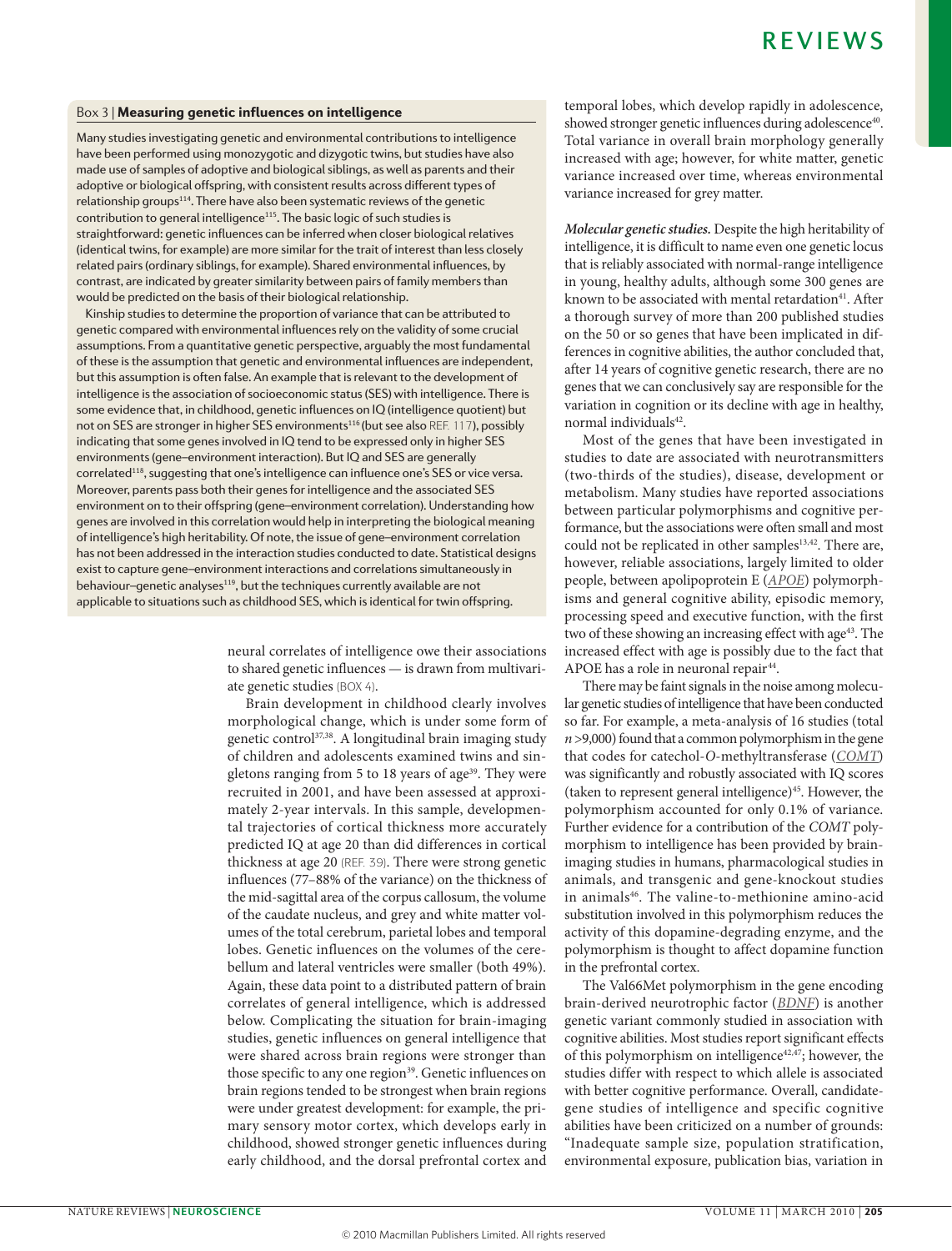#### Box 4 | Multivariate genetic studies

The methods used to estimate the proportions of variance that are attributable to genetic and environmental influences on one trait can be extended to estimate the genetic and environmental influences on the co-variances among multiple traits. For example, is the correlation between intelligence and brain size due to genes that influence both traits, or is it due to environmental conditions that affect both? To what degree do the genetic and/or environmental influences on brain size also contribute to intelligence? Developing answers to these questions relies on comparing the cross-relative co-variance between the two traits. That is, we might measure the degree to which intelligence in one member of each twin pair in a sample co-varies with the brain size in the other member of each twin pair, and compare the results in mono- and dizygotic twins. Genetic influences that are common to intelligence and brain size would be indicated when there is greater cross‑pair similarity in more closely biologically related pairs, and shared environmental influences would be indicated when there is greater similarity between pairs of family members than would be indicated by their biological relationship.

Such comparisons result in two kinds of statistics. First, genetic and environmental correlations, like ordinary correlations, range from –1 to +1 and document the extent to which genetic and/or environmental influences on one trait, such as brain size, also influence the other trait, such as intelligence. Second, we can also estimate the extent to which the observed correlation between, for example, brain size and intelligence can be attributed to genetic and/or environmental influences. Results from one study indicated that various measures of brain size were correlated 0.24–0.29 with various measures of intelligence, and genetic influences on the measures of brain size were correlated 0.24–0.38 with genetic influences on intelligence. All of the observed correlations, however, could be attributed to genetic influences<sup>32</sup>. This emphasizes that genetic and environmental correlations are independent of the extent of genetic and/or environmental influences on the traits. One trait can be under strong genetic influence, but those genetic influences may not be related to those on another trait, even if that trait is also under strong genetic influence, and vice versa.

Genetic and environmental correlations, like estimates of genetic and environmental influences, are statistical measures that quantify co-variance and variance. They cannot, therefore, identify the specific genes involved, and provide little information about whether we should expect to be able to find any specific genes of measurable effect. Moreover, genetic and environmental correlations do not specify causes. It is certainly possible that a common set of genes may contribute directly to both traits, but genetic correlations may arise for other reasons as well. In particular, when one genetically influenced trait affects the development of another trait by influencing the (gene's, brain's or individual's) environment, those genetic influences will also contribute to the genetic influences on the second trait. And specific genes that are of major importance to one trait may be of only minor importance to the other.

classification and measurements are all examples that may make one group's findings different from those of another"42.

At this point, it seems unlikely that single genetic loci have major effects on normal-range intelligence. For example, a modestly sized genome-wide study of the general intelligence factor derived from ten separate test scores in the cAnTAB cognitive test battery did not find any important genome-wide single nucleotide polymorphisms or copy number variants, and did not replicate genetic variants that had previously been associated with cognitive ability<sup>48</sup>. It is possible that genetic variance in intelligence results from a mutation–selection balance, which is the cross-generational accumulation of many mildly harmful mutations that natural selection has not yet removed from the population<sup>49,50</sup>. Because such variants would be rare, and our primary methods of identifying genetic association require that variants be common, this possibility would be consistent with the fact that we can isolate genetic variants involved in mental retardation but not variants involved in normalrange intelligence.

It would be easy to fill this Review with data from studies that apparently show gene–intelligence associations<sup>13,42,48</sup>. However, most of these studies' findings have not been replicable. Even the associations between genetic variations such as those in *COMT* and *BDNF* and intelligence in the normal range — for which the studies are quite numerous — are still equivocal.

The emerging view of genetic influences on intelligence (and many other complex phenotypes that have been studied so far, particularly quantitative traits such as height<sup>51</sup>) is that a large number of genetic variants have small effects. There might also be roles for copy number variations and for rare variants in individual differences in intelligence. Consortia formed to produce genome-wide scans will, in the near future**,**  report genetic associations with cognitive functions based on subject samples of 10,000 and more. The reliability of the results from these studies remains to be seen.

#### Brain imaging and intelligence differences

*Bigger is better.* Historically, the central working hypothesis in the neuroscience of human intelligence differences has been that size matters<sup>52,53</sup>. Empirical research in this tradition began in the nineteenth century, when scholars such as Paul Broca and Francis Galton studied intellectual ability and achievement in relation to brain size. Brain size was mostly approximated by measures of head size, sometimes validated by post-mortem information. current data indicate that intelligence is correlated with head size  $(r \sim 0.20)^{54}$  and intracranial volume  $(r \sim 0.40)^{55}$ . The clearest single body of evidence is that, in healthy people, total brain volume (measured using structural MRI) is moderately correlated with intelligence  $(r \sim 0.30 - 0.40)^{14,54}$ . However, this does not mean that the basis of this correlation is understood.

With the advent of MRI technology, it became possible to extend the study of intelligence–size relations to individual brain regions *in vivo*. These studies found associations between intelligence and volumes of frontal, parietal and temporal cortices as well as the hippocampus, all seldom larger than  $r = 0.25$  (REFS 14,55-58). Using MRI, it is also possible to separate volumes of

Mutation–selection balance An evolutionary genetic explanation for the maintenance of genetic variance in a trait, based on an equilibrium between novel detrimental mutations and purifying selection.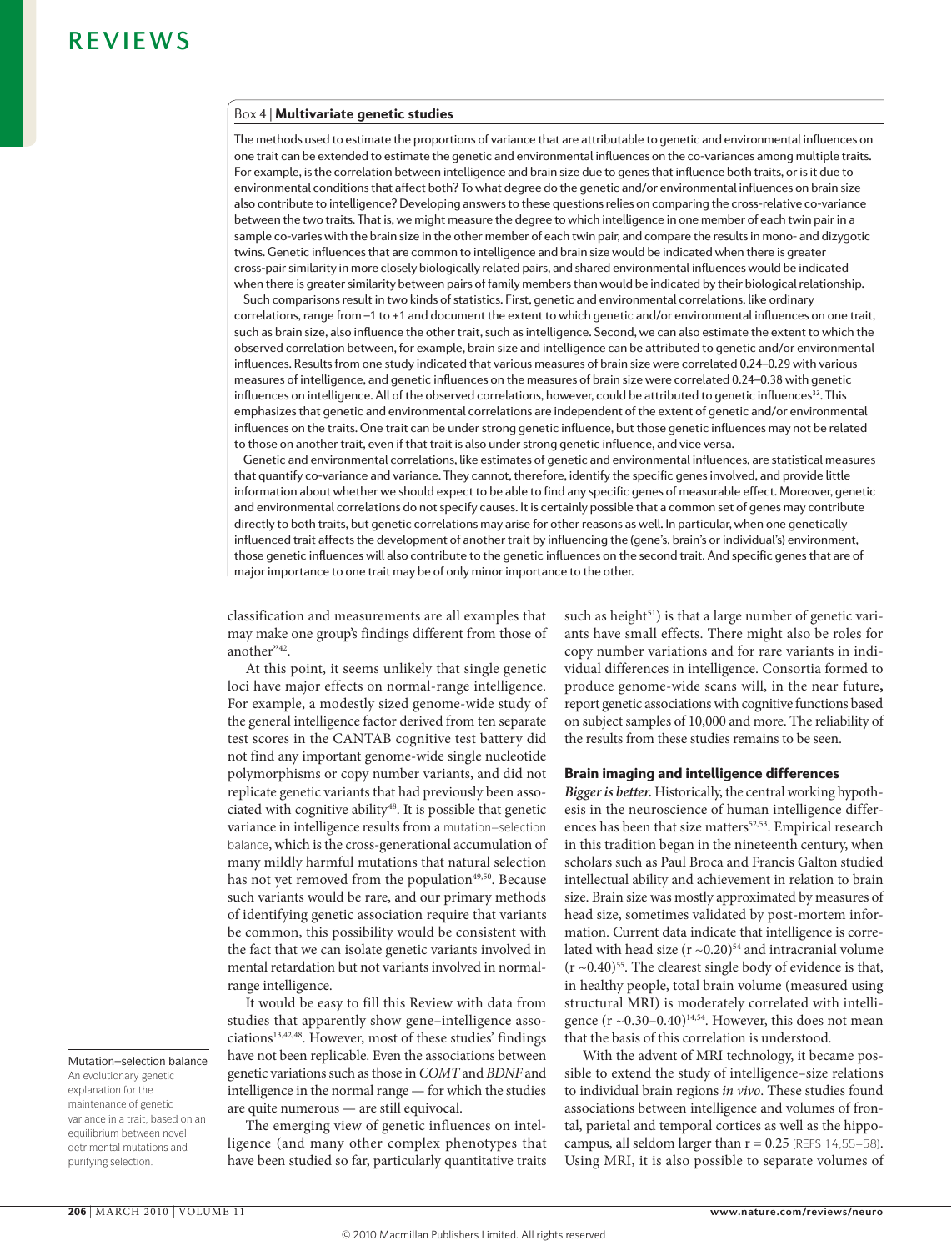grey matter (that is, mostly nerve cell bodies, but also dendrites and supportive glia cells) from those of white matter (that is, nerve cell axons). This approach usually yields slightly higher correlations between intelligence and overall grey matter ( $r \sim 0.31$ ) than between intelligence and overall white matter  $(r \sim 0.27)$ , although differences are usually small<sup>59</sup>.

Several studies have used voxel-based morphometry on MRI scans to measure the volume of grey matter (and less frequently white matter) in specific brain regions, and to relate this to measures of intelligence. Most of this work has been summarized by Jung and Haier<sup>60</sup>, who assigned the existing results to Brodmann areas (BAs) and concluded that a network of brain regions — including areas in the dorsolateral prefrontal cortex, parietal lobe, anterior cingulate cortex and specific regions in the temporal and occipital lobe — relate to individual differences in intelligence (FIG. 2).

According to this parieto-frontal integration theory of intelligence (P-FIT), the extrastriate cortex (BAs 18–19) and fusiform gyrus (BA 37) are involved in intelligence test performance because they contribute to the recognition, imagery and elaboration of visual input, just as Wernicke's area (BA 22) does for syntactic auditory input. Information captured through these pathways is then processed in the supramarginal (BA 40), superior parietal (BA 7), and angular (BA 39) gyri of the parietal lobe, in which structural symbolism, abstraction and elaboration are thought to emerge. These parietal regions may then interact with parts of the frontal lobe (especially BAs 6, 9, 10, 45, 46 and 47) to form a working memory network that compares different possible task responses. Once a task response is selected, the anterior cingulate cortex (BA 32) supports response engagement and inhibition of alternative responses. These interactions among brain regions are dependent on the white matter fibres that connect them, such as the arcuate fasciculus. For most of these brain regions, the left hemisphere seems to be more important to cognitive task performance than the right hemisphere. As subsequent studies<sup>61,62</sup>, and also studies using different methodologies (see below), have generally confirmed this theory (but see also REF. 63), P-FIT can be considered the best available answer to the question of where in the brain intelligence resides.

cortical thickness, which more accurately reflects the cytoarchitectural characteristics of the neuropil than measures of grey matter volume<sup>59</sup>, has been related to intelligence in four studies so far<sup>29,59,64,65</sup>. They all found generally (though not exclusively<sup>29,59</sup>) positive correlations between intelligence and cortical thickness, especially in the prefrontal cortex<sup>29,59,64</sup> and temporal lobes<sup>29,59,65</sup>, as well as clustered around areas of multimodal association<sup>64</sup>.

All of these studies on (sometimes extremely finegrained) measures of brain size and intelligence are correlational; the exact relation between the quantity of brain tissue and the quality of cognitive functions is largely unknown<sup>66,67</sup>. Although larger brains, greater grey matter volumes and thicker cortices usually are associated with more neurons, it is unclear how and why this should lead to better intellectual performance, especially as brain development — and presumably intelligence development — involves substantial neuronal pruning<sup>68</sup>. This issue is also relevant in macroencephaly, in which pathologically enlarged brains are associated with decreased rather than increased cognitive function.

Related questions were raised in a longitudinal study by Shaw and colleagues<sup>37</sup>. They showed that the trajectories of development of cortical thickness in children differed for groups of different intelligence. children with the highest intelligence scores had comparatively thin cortices in early childhood, but showed more rapid increases in thickness in the prefrontal and temporal lobes until puberty, when all cortices slowly thinned. Thus, it is possible that differences in brain development have an underappreciated role in intelligence differences.

A different, more direct way to test whether a brain area is crucially involved in intelligence differences is provided by studies of people with brain lesions. lesion studies have a long history in the neuroscience of intelligence. However, it was only recently that the limited applicability and specificity of case or small-sample studies of focal brain damage were overcome by Gläscher and colleagues, who collected cognitive data from a large sample of 241 patients with brain lesions<sup>69</sup>. Using voxel-based lesion mapping, they found highly specific lesion–deficit relations in left frontal and parietal cortex for working memory efficiency, in the left inferior frontal cortex for verbal comprehension and in right parietal cortex for perceptual organization — all subfactors of general intelligence.

*The (dis)connected mind.* There is an emerging consensus that intelligence does not reside in a single, narrowly circumscribed brain region such as the frontal lobe. Rather, intelligence seems to be best described as a small-world network<sup>70-73</sup>. This model implies that high intelligence probably requires undisrupted information transfer among the involved brain regions along white matter fibres.

One way to study white matter in relation to intelligence is to quantify white matter lesions on MRI or computed tomography scans. Because white matter is especially prone to age-related decline, these lesions have been studied mainly in elderly subjects. These studies found weak but consistent relationships indicating that people with more white matter lesions have lower cognitive ability74,75. The small effect sizes reported in this literature are probably partly due to the fact that most studies rely on lesion rating scales that allow for a considerable degree of subjectivity. Improving these by using multiple raters increased the association<sup>76</sup>.

So far, 11 studies across a range of age groups have applied 1 H-magnetic resonance spectroscopy to examine white matter integrity in relation to intelligence $77$ . Although methods and results were heterogeneous, the studies generally found positive correlations between intelligence and concentrations of *N*-acetyl aspartate, a metabolite of the oligodendrocytes that form the myelin sheath around nerve fibres, and various white and grey matter areas in the brain, supporting the proposed role of white matter in intelligence.

# Small-world network

A network characterized by high levels of local clustering among nodes and short paths that globally link all nodes, resulting in all nodes being linked through few intermediate steps despite few connections per node.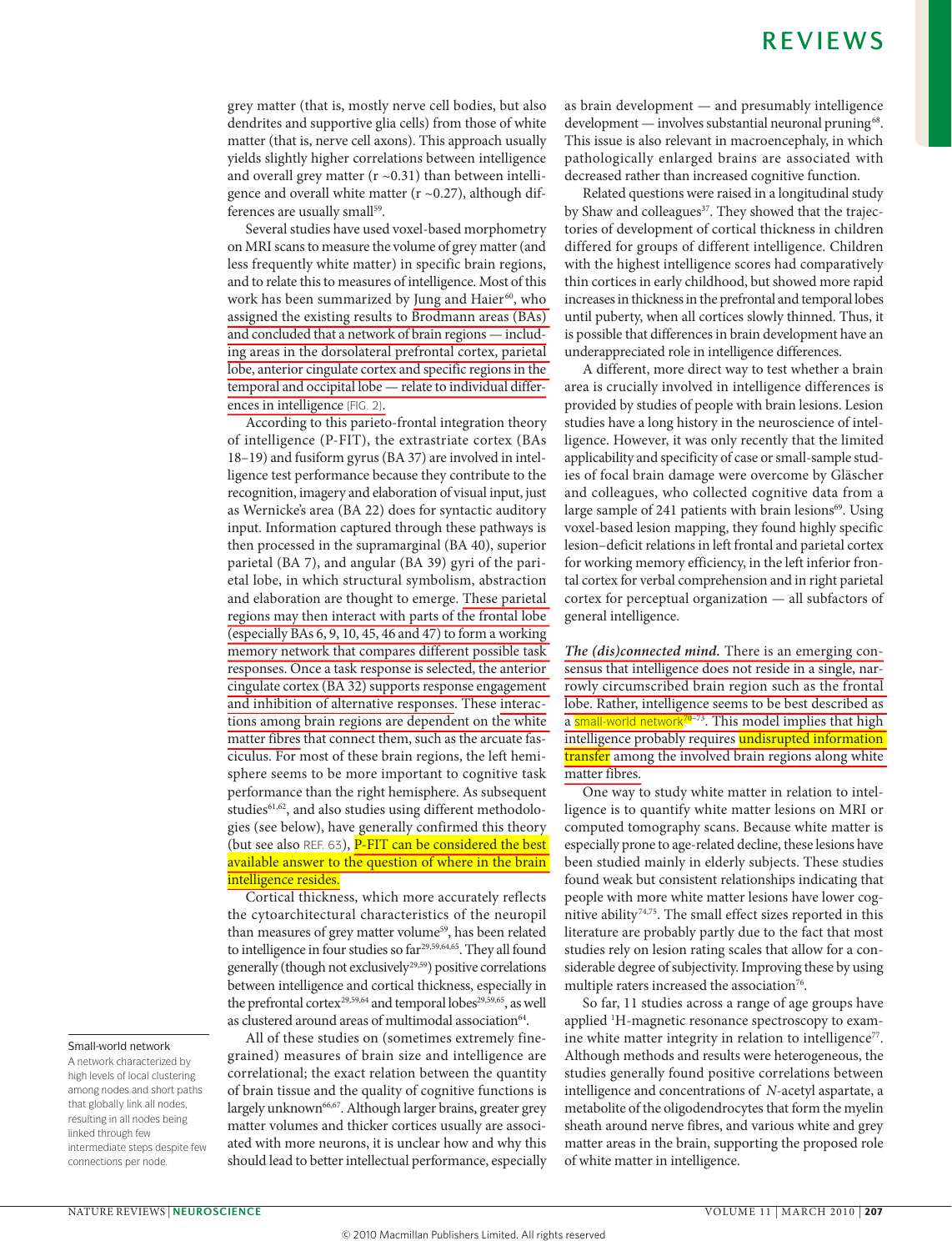

literature that was available<u>, lung and Haier proposed the</u> Figure 2 | **The loci of intelligence differences.** Based on a review of all the structural and functional neuroimaging parieto-frontal integration theory of intelligence (P-FIT), which is arguably the best available description of how intelligence is distributed in the brain. The figure shows Brodmann Areas (BAs) involved in intelligence, as well as the arcuate fasciculus (shown in yellow) as a promising candidate for a white matter tract that connects the involved brain regions. BAs shown in green indicate predominantly left-hemispheric correlations and BAs shown in pink indicate predominantly right-hemispheric correlations with intelligence. Figure is modified, with permission, from REF. 60 © (2007) Cambridge University Press.

Studies using diffusion tensor (DT)-MRI showed significant correlations between water diffusion parameters that quantify white matter integrity and intelligence in children<sup>78,79</sup>, young adults<sup>80</sup> and old adults<sup>78,81</sup>, especially in the centrum semiovale. Consistent with these findings, two studies that applied tractography on DT-MRI data to calculate integrity indices for specific white matter tracts found positive correlations between cognitive ability and white matter integrity, especially for long association fibres, such as the arcuate and uncinate fasciculi<sup>75,82</sup>. One study using cognitive data spanning several decades found a significant association between childhood IQ and white matter integrity in old age78. This suggests that, in addition to the probably direct contribution of white matter integrity to intelligence, higher intelligence might result in behaviours across the life-course that promote white matter integrity. Alternatively, it is possible that intelligence and white matter integrity have, from an early age, overlapping sets of genetic and/or environmental inputs.

In a resourceful use of the 79 healthy adults from REF. 82, li and colleagues combined DT-MRI tractography and MRI with graph analysis to construct a global brain network $71$ . They found significant correlations between intelligence and parameters that reflect white matter network efficiency, indicating that not only the integrity, but also the organizational efficiency, of white matter is important for higher intelligence.

*Efficient processing.* Early functional studies of intelligence used behavioural measures of reaction and inspection time<sup>12</sup> and correlated them with various measures of cognitive ability. The well-established finding is that more intelligent people react to and inspect visual and auditory stimuli more rapidly than less intelligent people. However, although such chronometric tasks are generally thought to be endophenotypes of intelligence, it has yet to be established whether they are more biologically tractable than is intelligence itself.

More recently, electroencephalography (EEG), positron emission tomography (PeT), regional cerebral blood flow (rcBF) analysis and functional MRI (fMRI) have been used extensively on individuals performing intelligence-related tasks such as matrix reasoning, mental rotation or playing the video game Tetris. The indices of brain functional activity provided by these methods were interpreted as measures of neuronal efficiency and related to performance on the current task and/or on intelligence tests taken before or afterwards. This literature has recently been reviewed in detail<sup>60,83</sup>, and two basic conclusions were drawn: first, similar to structural studies, functional studies support a distributed network perspective on intelligence, largely overlapping with the one shown in FIG. 2 and discussed above<sup>60</sup>. Second, functional neuroimaging findings are generally consistent with the hypothesis that intelligent brains process information more efficiently (that is, use fewer brain resources when performing cognitive tasks) than less intelligent brains<sup>84</sup>, provided that the cognitive task is difficult enough to discriminate between intelligent and less intelligent individuals, but not so difficult that even the most intelligent individuals have to recruit all their brain resources to solve it. In the case of these more difficult tests, less intelligent individuals usually give up, resulting in a positive correlation between brain resource usage and intelligence<sup>83</sup>.

The notion that brain efficiency has a role in intelligence is also supported by a study by van den Heuvel and colleagues<sup>85</sup>. Similar to the approach of Li *et al.* for white matter networks<sup>71</sup>, they used graph analysis to assess the efficiency of a global brain network constructed using a voxel-wise approach based on fMRI data obtained at rest. They found significant links between functional efficiency and IQ, especially in frontal and parietal regions. This is consistent with another fMRI study which reported significant correlations between IQ and the resting-state functional connectivity of an 'exploratory' network involving the frontal and the parietal, occipital and limbic lobes<sup>86</sup>. The brain areas that were activated as an efficient network during resting periods (with less activity in more intelligent individuals) in these two studies matched the frontal and parietal regions that were found to be activated in intelligent subjects under high cognitive demand<sup>60,83</sup>. This indicates that brain activity can be used to distinguish more and less intelligent people even when they are not cognitively challenged.

*Many neuronal roads to intelligence.* Many studies on the neuroscience of intelligence have shown sex differences, sometimes to a striking degree,

## Long association fibre

A member of a set of axonal tracks connecting distant brain areas in the same hemisphere.

#### Network efficiency

Describes short mean path lengths for parallel information transfer — as provided by a small-world network structure, for example.

Functional connectivity Correlations between the activation patterns of different brain areas.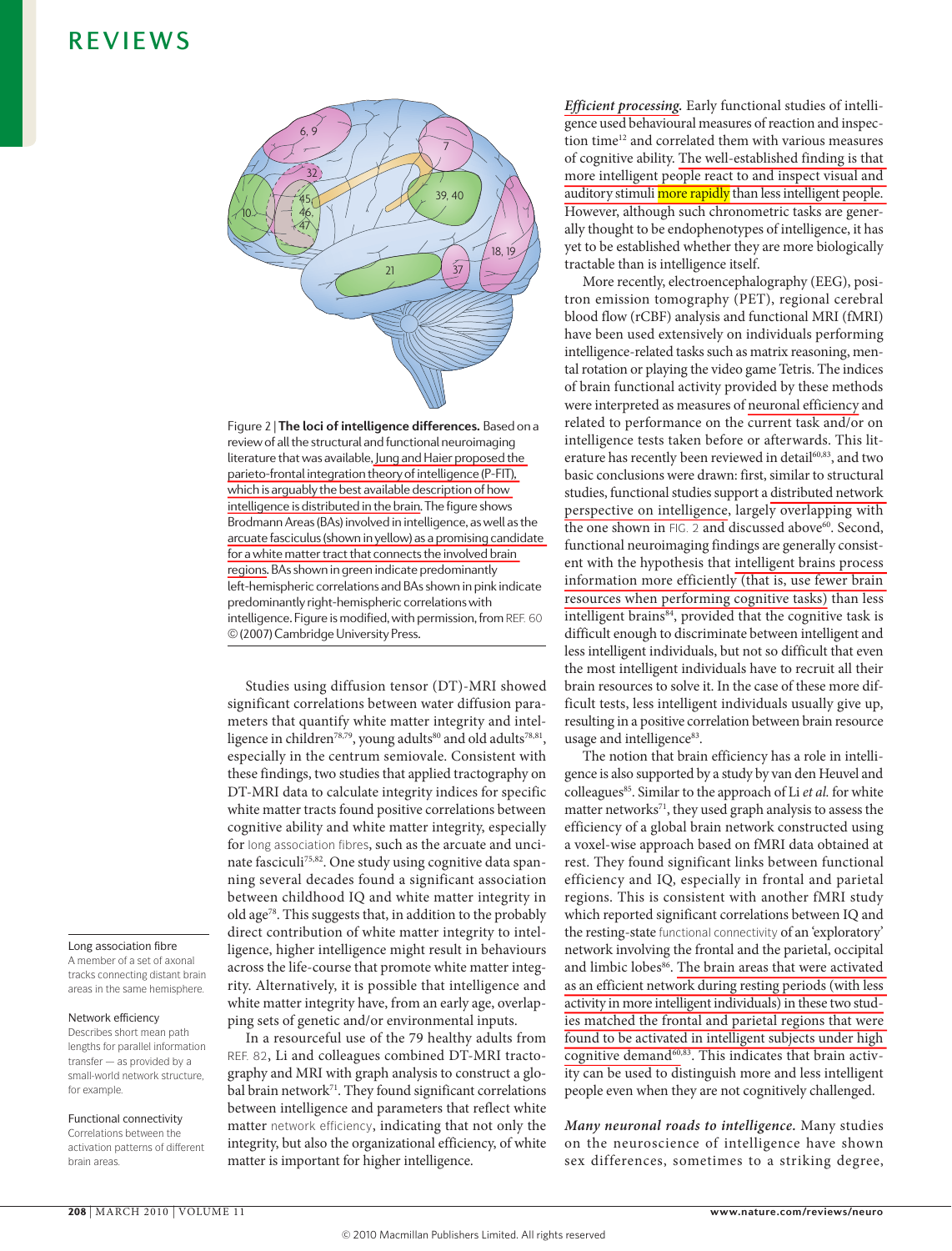with respect to which brain features correlate with intelligence. For example, in males, intelligence is more strongly correlated with fronto-parietal grey matter volume whereas, in females, intelligence shows stronger correlations with white matter volume and grey matter volume in Broca's area<sup>87</sup>. Cortical thickness in frontal regions correlates more strongly with intelligence in females, whereas temporal-occipital cortical thickness shows a stronger correlation with intelligence in males<sup>59</sup>. White matter integrity seems to be more important for intelligence in females than in males: males sometimes even show negative relations between intelligence and DT-MRI integrity measures of fronto-parietal fibres after puberty. This suggests that, in males, cognitive functions are based on fewer, but thicker and more tightly packed fibres than in females<sup>88</sup>. Males also seem to be more neuronally efficient (that is, they show less brain activation) than females during spatial cognitive tasks with intermediate difficulty levels, whereas females seem to be more neuronally efficient than males during verbal tasks of medium difficulty<sup>89</sup>. This is consistent with established sex differences showing better spatial abilities in males and better verbal abilities in females<sup>83,90</sup>. These patterns are interesting because males and females show marked differences in brain size<sup>54</sup> and structure<sup>91-93</sup>, but negligible differences in general intelligence<sup>94</sup>. Apparently, males and females can achieve similar levels of overall intellectual performance by using differently structured brains in different ways<sup>84</sup>.

Sex differences are a peculiar form of individual differences, because the two sexes are the only qualitatively different 'morphs' of the human species<sup>95</sup>. This makes it easy to group subjects by this variable. However, it is likely that there is within-sex variation in how individuals use their brain. Two individuals might achieve identical intelligence test scores through different neuronal routes because they have different brain structures or different expertise and training, or they might have used different cognitive strategies<sup>63,83,96,97</sup>.

Similarly, people seem to be able to compensate for cognitive deficits (or respond to cognitive challenges) by recruiting brain areas with hitherto only indirect relations to intelligence, especially frontal and corresponding contralateral areas<sup>98</sup>. Such compensation results in a more distributed processing of information in the brain and therefore more widespread activation patterns. This is of particular interest in (but probably not exclusive to) cognitive ageing<sup>98,99</sup>. Although certain brain structures and functional pathways seem more likely to be involved in intelligence than others, there is also considerable heterogeneity<sup>63,65,97</sup>, which might be related to individual differences in strategies when solving cognitive tasks<sup>100</sup>. Individual differences in strategy are also indicated by studies in which part of the variance in the fMRI activation patterns<sup>101,102</sup> was linked to genetic variation<sup>103</sup>. There therefore seems to be substantial room for differences in how individuals use their brains for intelligent performance. This should be explored in future studies.

# **Conclusions**

Results from genetic and brain-imaging studies performed to date can inform the design of the next phase of neuroscience-based studies of intelligence. Such studies should have large samples and a developmental perspective, include brain imaging and genetic testing, and be driven by theories about the brain underpinnings of intelligence differences. They should be psychometrically minded, which means that they should have subjects who are tested on adequate batteries of psychometric tests, and that the brain measurements should have due regard to the reliability and validity of their measures.

The first adequately powered genome-wide studies of intelligence are in progress. We anticipate that, like some other highly polygenic phenotypes such as height, there will be much missing heritability<sup>104</sup>. That is, we expect some small effects from a large number of common genetic variants, but they will account for little of intelligence's high heritability. This means that other sources of genetic variation will need to be examined. Studies using genetic sequencing — which will detect rare genetic variants — and the study of copy-number variations will be important. Results from these are predicted by the 'rare variant–common disease' and mutation load hypotheses. Rare genetic variants might be population specific and therefore might not always be represented across samples. Studies that combine genetic analysis with brain imaging will be increasingly useful. There is a welcome trend towards larger samples in neuroimaging and genetics, allowing for much more definite results than those comprising most of the literature so far. However, it is still important to avoid statistical pitfalls — both genetic and imaging studies have been prone to type I and type II statistical errors.

In addition to studies of the association between intelligence and genetic structure differences, there will also be a need to examine individual differences in epigenetic changes (for example, DnA methylation), gene expression, proteomics, metabolomics, and gene–gene and gene–environment interactions that might account for individual differences in intelligence.

Studies of the biological functioning of intelligence must recognize that people do not differ only in their general cognitive ability, but probably also in **how they** use their brain to reach particular levels of performance. To understand the neuroscience of intelligence, we need to learn more about how brains can be used differently for the same tasks, both within and across age and sex groups.

We have little understanding of how intelligence, as we recognize it, develops. Intelligence is clearly a combination of the ability to 'figure things out on the spot' and the ability to retain and repeat things that have been figured out in the past. Neuroimaging could help by comparing brain structure and activity in people with and without experience in solving cognitive test problems such as Raven's non-verbal reasoning test. Studies of the biology of intelligence will be most useful if they have a developmental perspective, running from infancy to old age — not least because there is both continuity and change in the individual differences across most of the course of a lifetime.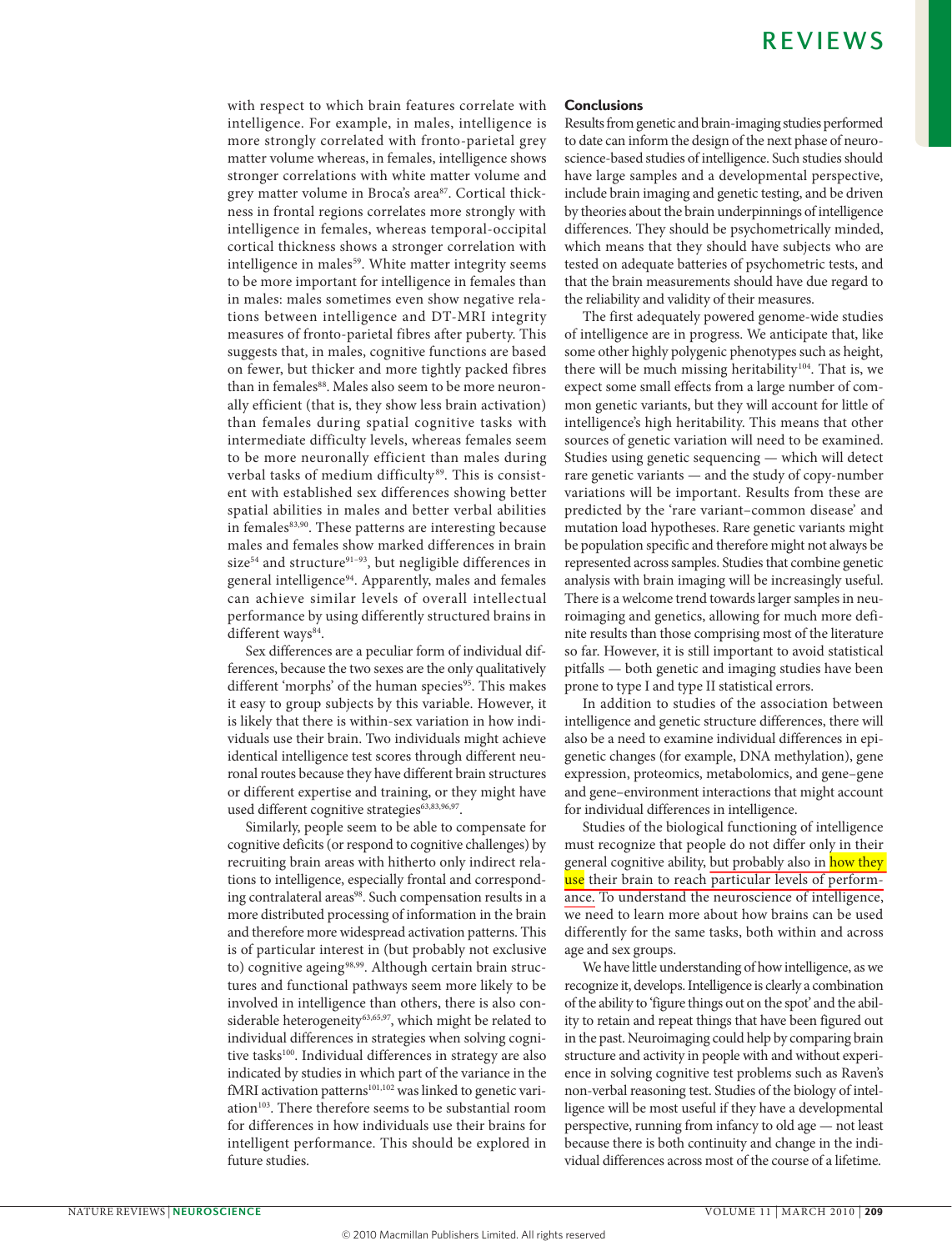Performance on all of the cognitive tasks and abilities studied in neuroscience and genetics are confounded by general intelligence. Therefore, if researchers are primarily interested in the brain areas or genes for a specific cognitive ability, it might be helpful to statistically control for *g*, which should isolate as well as possible what is unique to a single task (see REF. 97).

The brains of some people are more efficient than those of others. The biological foundations of these differences are of great interest to basic and applied neuroscience. There are already some well-replicated general findings. The differential neuroscience of human intelligence therefore has a strong mandate and a firm foundation from which to proceed.

- 1. Johnson, W., Carothers, A. & Deary, I. J. Sex differences in variability in general intelligence: a new look at the old question. *Perspect. Psychol. Sci.* **3**, 518–531 (2008).
- 2. Moffitt, T. E., Caspi, A., Harkness, A. R. & Silva, P. A. The natural history of change in intellectual performance: Who changes? How much? Is it meaningful? *J. Child Psychol. Psychiatry* **3**, 455–506 (1993).
- Deary, I. J., Whalley, L. J., Lemmon, H., Crawford, J. R. & Starr, J. M. The stability of individual differences in mental ability from childhood to old age: follow-up of the 1932 Scottish Mental Survey. *Intelligence* **28**, 49–55 (2000).
- 4. Johnson, W., McGue, M. & Iacono, W. G. Genetic and environmental influences on academic achievement trajectories during adolescence. *Dev. Psychol.* **42***,*  513–542 (2006).
- 5. Deary, I. J., Strand, S., Smith, P. & Fernandes, C. Intelligence and educational achievement. *Intelligence* **35**, 13–21 (2007).
- Strenze, T. Intelligence and socioeconomic success: a meta-analytic review of longitudinal research. *Intelligence* **35**, 401–426 (2007).
- 7. Gottfredson, L. Why *g* matters: the complexity of everyday life. *Intelligence* **24**, 79–132 (1997). **A thorough documentation of the findings relating general intelligence to life outcomes, including a theoretical exposition of the reasons for the**
- **associations.** 8. Batty, G. D., Deary, I. J. & Gottfredson, L. S. Premorbid (early life) IQ and later mortality risk: systematic review. *Ann. Epidemiol.* **17**, 278–288 (2007).
- 9. Batty, G. D. *et al.* IQ in late adolescence/early adulthood and mortality by middle age: cohort study of one million Swedish men. *Epidemiology* **20**, 100–109 (2009).
- 10. Spearman, C. General intelligence, objectively determined and measured. *Am. J. Psychol.* **15**, 201–293 (1904).
- 11. Carroll, J. B. *Human Cognitive Abilities: A Survey of Factor Analytic Studies.* (Cambridge Univ. Press, Cambridge, 1993).

#### **A careful re-analysis of over 460 correlation matrices of cognitive ability tests, indicating a three-stratum hierarchical structure of intelligence with the** *g* **factor at the top.**

- 12. Deary, I. J. *Looking Down on Human Intelligence: From Psychometrics to the Brain*. (Oxford Univ. Press, Oxford, 2000).
- 13. Deary, I. J., Johnson, W. & Houlihan, L. M. Genetic foundations of human intelligence. *Hum. Genet.* **126**, 215–232 (2009).

#### **A detailed review of the quantitative and molecular genetic literature on intelligence, indicating that intelligence is heritable even though no robust association with a genetic variant has been found so far.**

- 14. McDaniel, M. A. Big-brained people are smarter: a meta-analysis of the relationship between *in vivo* brain volume and intelligence. *Intelligence* **33**, 337–346 (2005). **A meta-analysis of the relationship between structural MRI measures of full brain size and**
- **intelligence, showing a robust positive relationship.** 15. Galton, F. Heredity, talent, and character. *Macmillan's*
- *Magazine* **12**, 157–166; 318–327 (1865). 16. Plomin, R., DeFries, J. C., McClearn, G. E. & McGuffin,
- P. *Behavioral Genetics* 5th edn (Worth, New York, 2007). 17. Johnson, W. *et al.* Genetic and environmental
- influences on the Verbal-Perceptual-Image Rotation (VPR) model of the structure of mental abilities in the Minnesota Study of Twins Reared Apart. *Intelligence*  **35**, 542–562 (2007).
- 18. Posthuma, D., de Geus, E. J. & Boomsma, D. I. Perceptual speed and IQ are associated through

common genetic factors. *Behav. Genet.* **31**, 593–602 (2001).

- 19. Posthuma, D. *et al.* Genetic correlations between brain volumes and the WAIS-III dimensions of verbal comprehension, working memory, perceptual organization, and processing speed. *Twin Res.* **6**, 131–139 (2003).
- 20. Rijsdijk, F. V., Vernon, P. A. & Boomsma, D. I. Application of hierarchical genetic models to Raven and WAIS subtests: a Dutch twin study. *Behav. Genet.*  **32**, 199–210 (2002).
- 21. Finkel, D., Pedersen, N. L., McGue, M. & McClearn, G. E. Heritability of cognitive abilities in adult twins: comparison of Minnesota and Swedish data. *Behav. Genet.* **25**, 421–431 (1995).
- 22. McCartney, K., Harris, M. J. & Bernieri, F. Growing up and growing apart: a developmental meta-analysis of
- twin studies. *Psychol. Bull.* **107***,* 226–237 (1990). 23. McGue, M., Bouchard, T. J., Iacono, W. G. & Lykken, D. T. in *Nature, Nurture, and Psychology* (eds Plomin, R. & McClearn, G. E.) 59–76 (American Psychological Association, Washington DC, 1993).
- 24. Wilson, R. S. Synchronies in mental development: an epigenetic perspective. *Science* **202**, 939–948 (1978). 25. Spinath, F., Ronald, A., Harlaar, N., Price, T. S. &
- Plomin, R. Phenotypic *g* early in life: on the etiology of general cognitive ability in a large population sample of twin children aged 2–4 years. *Intelligence* **31**, 195–210 (2003).
- 26. Edmonds, C. J. *et al.* Inspection time and cognitive abilities in twins aged 7 to 17 years: age-related changes, heritability, and genetic covariance. *Intelligence* **36**, 210–225 (2008).
- Jacobs, N., van Os, J., Derom, C. & Thiery, E. Heritability of intelligence. *Twin Res. Hum. Genet.* **10**,  $11 - 14$  (2007).
- Bartels, M., Rietveld, M. J. H., Van Baal, G. C. M. & Boomsma, D. I. Genetic and environmental influences on the development of intelligence. *Behav. Genet.* **32**, 237–249 (2002).
- 29. Hulshoff Pol, H. E. *et al.* Genetic contributions to human brain morphology and intelligence. *J. Neurosci.*  **26**, 10235–10242 (2006).
- 30. Pennington, B. F. *et al.* A twin study of size variations in the human brain. *J. Cogn. Neurosci.* **12**, 223–232 (2000).
- 31. Peper, J. S., Brouwer, R. M., Boomsma, D. I., Kahn, R. S. & Hulshoff Pol, H. E. Genetic influences on human brain structure: a review of brain imaging studies in twins. *Hum. Brain Mapp.* **28**, 464–473 (2007).
- 32. Posthuma, D. *et al*. The association between brain volume and intelligence is of genetic origin. *Nature Neurosci.* **5**, 83–84 (2002). **The first empirical demonstration, using a twin study design and structural MRI, that the correlation between brain size and intelligence is genetically mediated.**
- 33. Thompson, P. M. *et al.* Genetic influences on brain structure. *Nature Neurosci.* **4**, 1253–1258 (2001).
- Anokhin, A. P., Muller, V., Lindenberger, U., Heath, A. C. & Meyers, E. Genetic influences on dynamic complexity of brain oscillations. *Neurosci. Lett.* **397**, 93–98 (2006).
- 35. Friedman, N. P. *et al.* Individual differences in executive function are almost entirely genetic in origin. *J. Exp. Psychol. Gen.* **137**, 201–225 (2008).
- 36. Miller, G. F. & Penke, L. The evolution of human intelligence and the coefficient of additive genetic variance in human brain size. *Intelligence* **35**, 97–114 (2007).
- Shaw, P. et al. Intellectual ability and cortical development in children and adolescents. *Nature* **440**, 676–679 (2006). **A groundbreaking study showing that**

**developmental plasticity in cortical thickness showed a stronger association with intelligence than cortical thickness** *per se.*

- 38. Sowell, E. R., Thompson, P. M., Holmes, C. J., Jernigan, T. L. & Toga, A. W. *In vivo* evidence for postadolescence brain maturation in frontal and striatal regions. *Nature Neurosci.* **2**, 859–861 (1999).
- 39. Giedd, J. N., Schmitt, J. E. & Neale, M. C. Structural brain magnetic imaging of pediatric twins. *Hum. Brain Mapp.* **28**, 474–481 (2007).
- 40. Lenroot, R. K. *et al.* Differences in genetic and environmental influences on the human cerebral cortex associated with development in childhood and adolescence. *Hum. Brain Mapp.* **30**, 163–174 (2009).
- 41. Chelly, J., Khelfaoui, M., Francis, F., Cherif, B. & Bienvenu, T. Genetics and pathophysiology of mental retardation. *Eur. J. Hum. Genet.* **14**, 701–713 (2006).
- 42. Payton, A. The impact of genetic research on our understanding of normal cognitive ageing: 1995 to
- 2009. *Neuropsychol. Rev.* **19**, 451–477 (2009). 43. Wisdom, N. M., Callahan, J. L. & Hawkins, K. A. The effects of apolipoprotein E on non-impaired cognitive functioning: a meta-analysis. *Neurobiol. Aging* 12 Mar 2009 (doi:10.1016/j.neurobiolaging.2009.02.003).
- 44. Bu, G. Apolipoprotein E and its receptors in Alzheimer's disease: pathways, pathogenesis and therapy. *Nature Rev. Neurosci.* **10**, 333–344 (2009).
- Barnett, J. H., Scoriels, L. & Munafo, M. R. Metaanalysis of the cognitive effects of the catechol-*O*-transferase gene Val158/108Met polymorphism. *Biol. Psychiatry* **64**, 137–144 (2008).
- 46. Goldman, D., Weinberger, D. R., Malhotra, A. K. & Goldberg, T. E. The role of COMT Val158Met in cognition. *Biol. Psychiatry* **65**, e1–2 (2009).
- 47. Miyajima, F. *et al.* Brain-derived neurotrophic factor polymorphism Val66Met influences cognitive abilities in the elderly. *Genes Brain Behav.* **7**, 411–417 (2007).
- 48. Need, A. C. *et al.* A genome-wide study of common SNPs and CNVs in cognitive performance in the CANTAB. *Hum. Mol. Genet.* **18**, 4650–4661 (2009).
- 49. Penke, L., Denissen, J. J. A. & Miller, G. F. The evolutionary genetics of personality. *Eur. J. Pers.* **21**, 549–587 (2007).

**A theoretical argument that intergenerationally accumulated rare variants (mutation load) underlie much of the genetic variance in intelligence.**

- 50. Penke, L., Denissen, J. J. A. & Miller, G*.* F. Evolution, genes, and inter-disciplinary personality research. *Eur. J. Pers.* **21**, 639–665 (2007).
- 51. Visscher, P. M. Sizing up human height variation. *Nature Genet.* **40**, 489–490 (2008).
- 52. Galton, F. Head growth in students at the University of Cambridge. *Nature* **38***,* 14–15 (1888).
- 53. Spitzka, E. A. A study of the brains of six eminent scientists belonging to the American Anthropometric Society: together with a description of the skull of Professor, E. D. Cope. *Trans. Am. Philos. Soc.* **21**, 175–308 (1907).
- 54. Rushton, J. P. & Ankney, C. D. Whole brain size and general mental ability: a review. *Int. J. Neurosci.* **119**, 691–731 (2009).
- 55. MacLullich, A. M. *et al.* Intracranial capacity and brain volumes are associated with cognition in healthy elderly men. *Neurology* **59**, 169–174 (2002).
- 56. Witelson, S. F., Beresh, H. & Kigar, D. L. Intelligence and brain size in 100 post-mortem brains: sex, lateralization and age factors. *Brain* **129**, 386–398 (2006).
- 57. Andreasen, N. C. *et al.* Intelligence and brain structure in normal individuals. *Am. J. Psychiatry* **150**, 130–134 (1993).
- 58. Flashman, L. A., Andreasen, N. C., Flaum, M. & Swayze, V. W. Intelligence and regional brain volumes in normal controls. *Intelligence* **25**, 149–160 (1997).
- 59. Narr, K. L. *et al.* Relationships between IQ and regional cortical gray matter thickness in healthy adults. *Cereb. Cortex* **17**, 2163–2171 (2007).